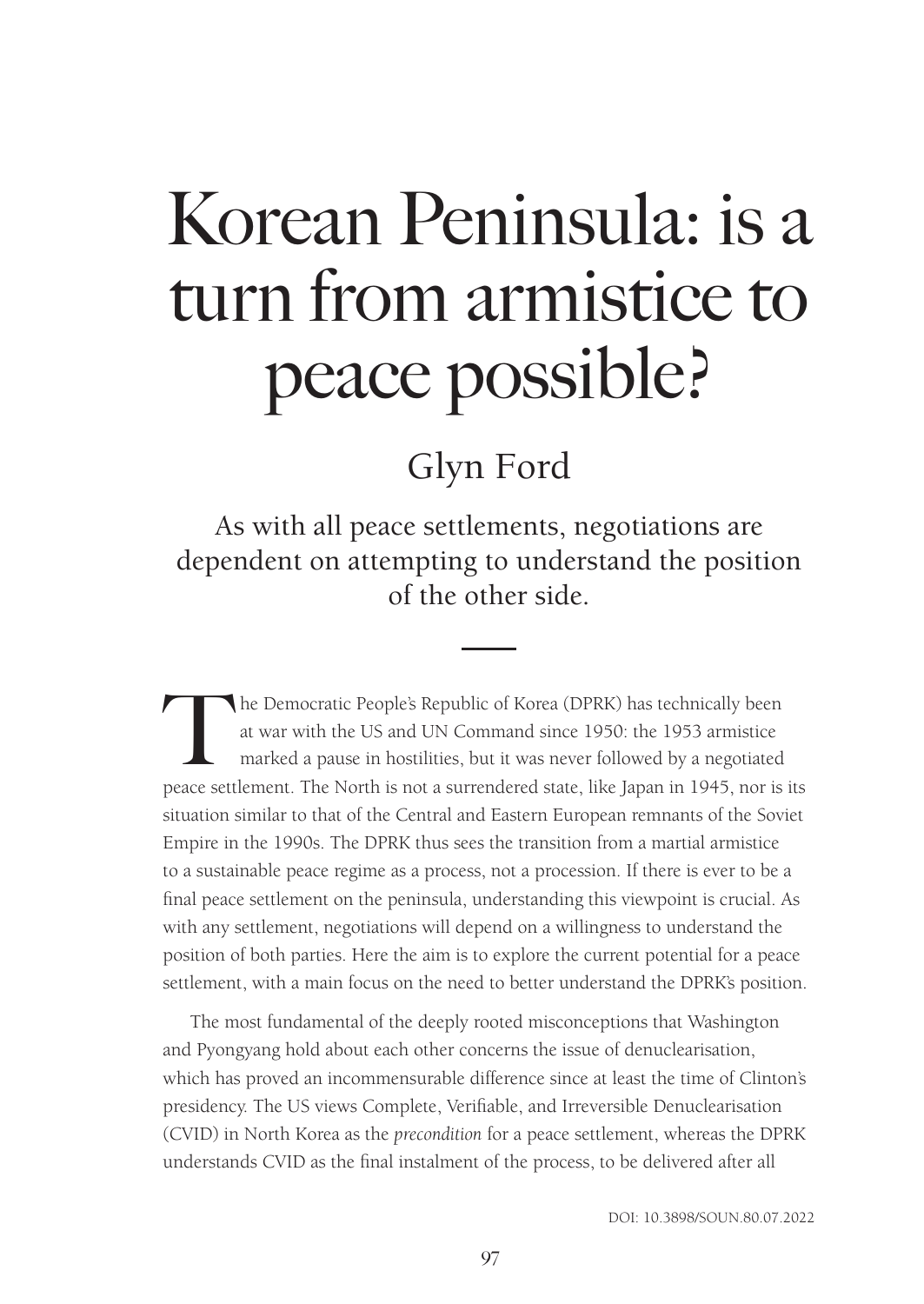other promises within the agreement have been delivered. The reasoning behind this stance is explored below; as is the context of other global settlements.

As with any peace process, a meeting of minds also requires a recognition by both sides that the journey is as important as the destination, that the waystations in the process can yield more than any final step. An 'End of War Declaration', to replace the armistice, would be a good starting point for this: it could open up the pathway towards the long and winding road that could one day lead to 'the complete denuclearisation of the Korean Peninsula'.<sup>1</sup>

So, what are the issues at stake for both sides? What would be the contours of any deal that could take us from armistice to peace regime?

#### **Conditions for a new deal**

There are two necessary conditions for a deal. Pyongyang requires robust multilateral security guarantees before it will consider any final surrender of its nuclear capability. For Washington, there is the question of finding the wherewithal for the \$15-20 billion required to finance the 'Infrastructure Fund' that Pyongyang sees as a necessary part of the deal, to offset the tangible and intangible costs of phased denuclearisation. The main problem is that covering this cost through finding donors will be neither easy nor automatic.

But there are also a number of other difficult issues.

First is the question of the unification of the Korean peninsula. Here, the North is interested in principle, but only when the time is propitious - and there are economic and political imperatives for its lack of interest in fast track unification. Pyongyang is all too aware that its economy is forty to fifty times smaller than that of the South (they attribute this as being the consequence of US hostility policy). Moreover, they believe that early unification equals assimilation. The German model does not fit. The presumption in Pyongyang is that, once the US abandons this 'hostile policy', the domestic economy will take off, mirroring the growth rates of the Asian tigers in the 1980s and 1990s. With sanctions swept away by a peace settlement, they expect that a period of twenty-five years double-digit growth will allow the North to join the same economic league as the South. Only at that point could the knot of unification be tied.

A second issue, as the global record of successful peace settlements suggests,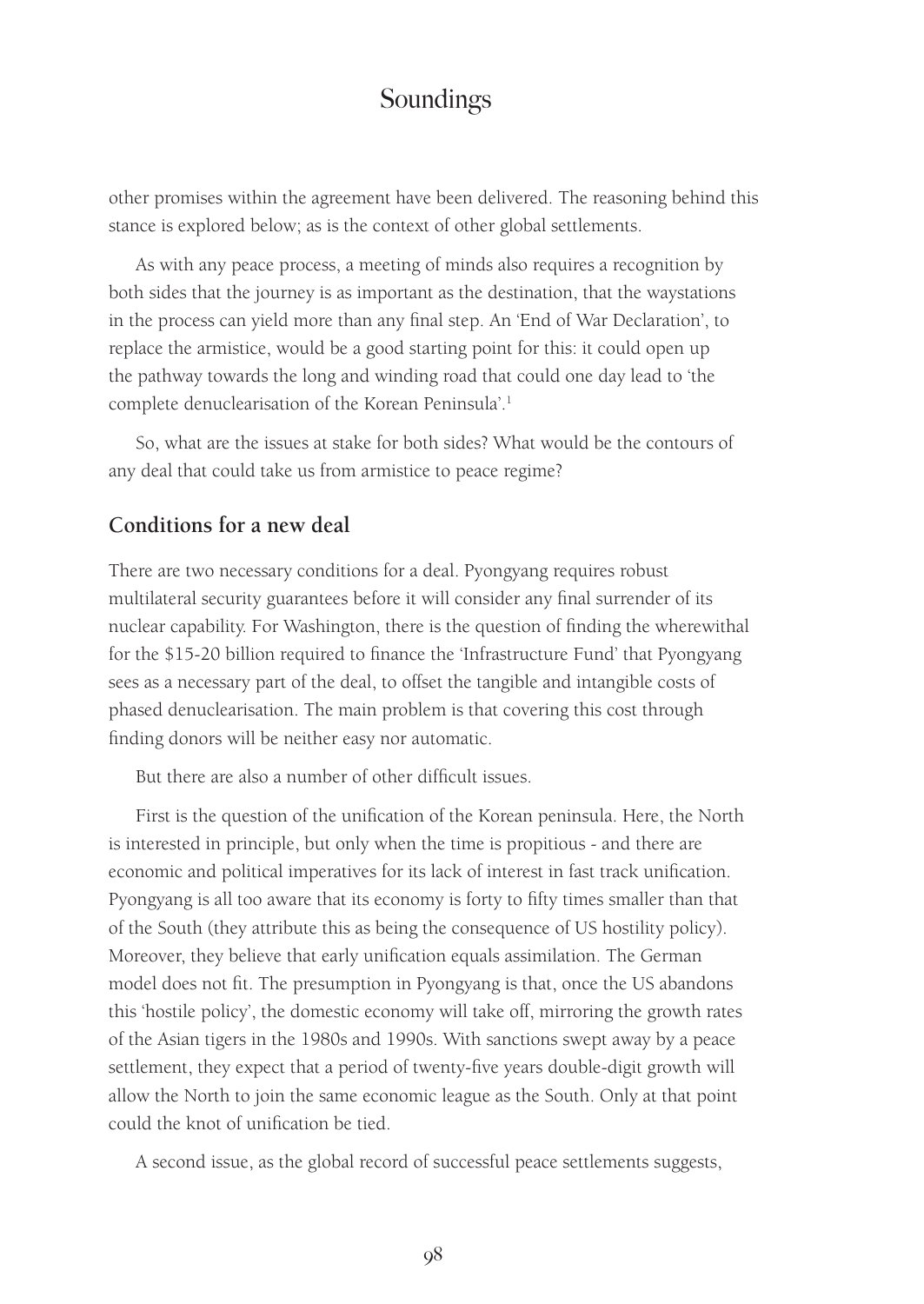is the necessary accounting for historic crimes. There can be no path to peaceful unification in circumstances which demand that thousands of North Koreans, the country's leadership included, face imprisonment for human rights abuses. Restorative justice may well form a part in the process on both sides of the Demilitarised Zone, with South Africa's Truth and Reconciliation Commission serving as a model. But a peaceful unification will not be possible if Kim Jong Un, the Party Politburo or the Cabinet face prosecution. A minimum requirement will be for the leaders of the North to have some equivalent of the controversial 'get out of jail free' letters which the British government provided for the Irish Republican Army and the congruent protestant militias in the Irish Peace Process, allowing them immunity from prosecution. As John Godfrey Saxe said in 1869, 'laws are like sausages. Better not to see them made'. The same applies to peace processes.

#### **Nuclear deterrence signals weakness, not strength**

The road to denuclearisation also depends on understanding the logic that determines DPRK actions. There is a serious gap between what Washington believes about North Korea and the reality: it sees the North's nuclear programme as proof of Pyongyang's commitment to military expansionism. But the North's nuclear deterrent should be seen as a weakness, not a strength. It is the upshot of an increasingly asymmetric balance of forces; and, given Pyongyang's limited options, it is in many ways an understandable response to Washington's and Seoul's activities. In addition, Pyongyang's drive for nuclear weapons and Inter-Continental Ballistic Missiles is the direct consequence of the wider policy and actions of the US during the last quarter of a century. Burnt deep in Pyongyang's vision of the world are the Western interventions in Iraq, Libya and Syria. Russia's invasion of Ukraine only reinforces the point. The lesson Pyongyang has learnt is that the problem is not *having* weapons of mass destruction, but rather *not* having them. For Kim, a nuclear deterrent is a more effective guarantee of regime survival than any *billet-doux* from a term-limited US President in a divided polity.

Since the late 1960s - the last time when North and South Korea were on a par in terms of economic development - the South has surged past the North: its GDP has rapidly pulled ahead, and its military capacity has benefitted from the resulting prosperity. The North's nuclear doctrine could thus be seen as the illegitimate offspring of the South's economic success, as well as its military tithe. Pyongyang's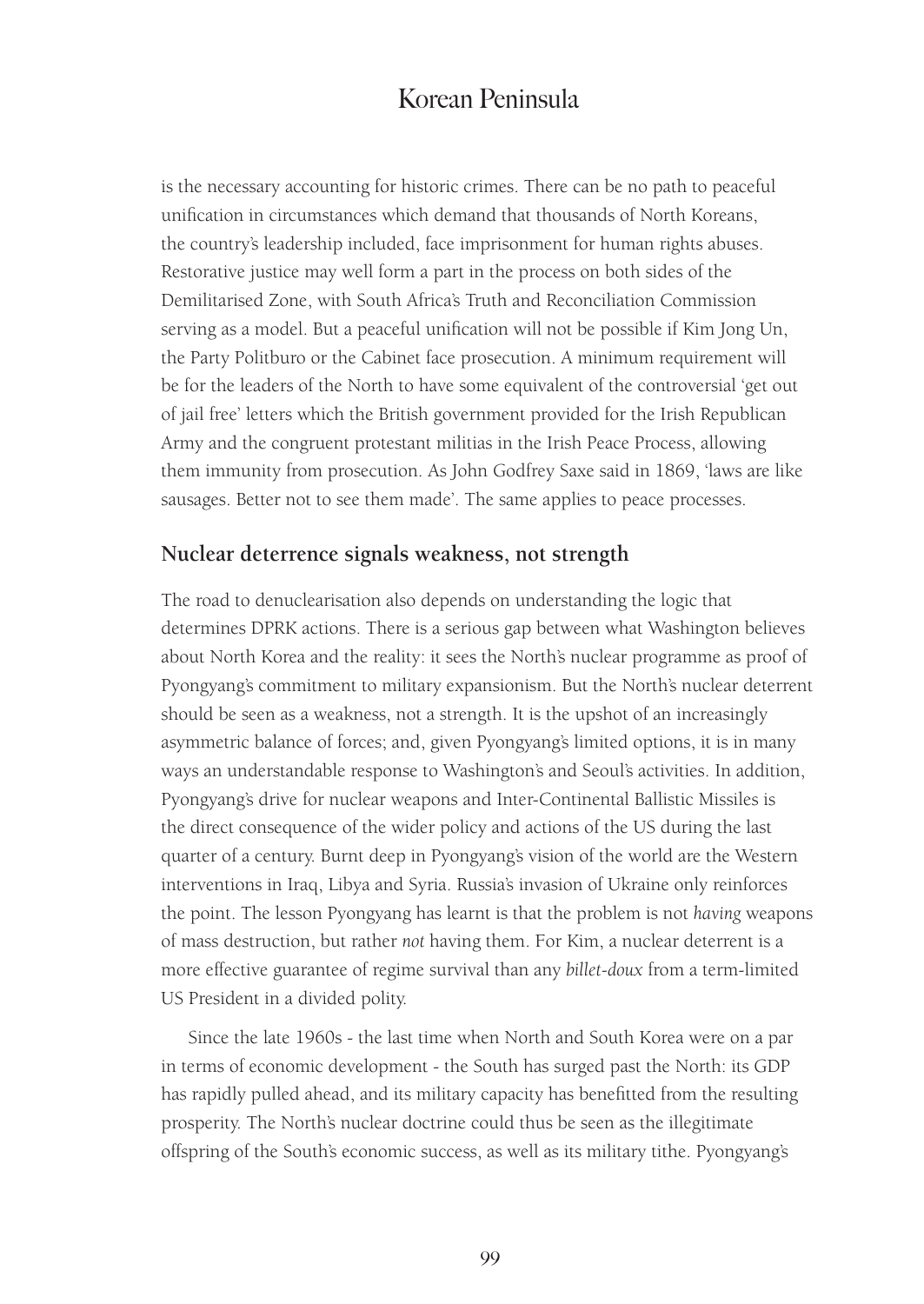attempts at nuclear weapons development in the 1990s were a reaction to the speed at which they were losing the conventional arms race on the peninsula.

Today, the North devotes a quarter of its budget to military expenditure, but it is still outspent by the South - whose economy is nearly fifty times larger - by a factor of five, and the gap is growing year on year. Seoul's current military budget is bigger than Pyongyang's GDP. And the gap is wider still when Pyongyang's military budget is set against the combined military spending of Washington, Tokyo and Seoul. What the North spends on arms represents less than 2 per cent of the overall expenditure of the South and its allies. In this situation, the North believes that - in the absence of a secure peace settlement - its nuclear deterrent is the only option which guarantees the survival of the nation.

Moreover, for Pyongyang nuclear deterrence can provide an answer to two of their longstanding impediments to economic production: shortages of both energy and labour. Its coal mining industry has limited capacity for expansion, while its hydro-electricity projects are showing sharply diminishing returns. The future for an autarkic energy supply is thus seen to lie with a civil nuclear programme based on Light Water Reactors, fuelled from a domestic uranium enrichment programme. Nuclear deterrence also permits the release into the labour market of a hundred thousand and more conscripts, who can then be shepherded into factories and workshops. For Pyongyang, strategic defence and economic imperatives are two sides of the same coin.

In terms of negotiating a peace settlement, the efforts of the North's Military-Industrial Complex to seek closer technological parity illustrate a more fundamental problem. Time is not on Washington's side. For its nuclear deterrent to remain credible, the North works hard to develop its capacity, and this leads to a post-innovative proliferation of products. After successful demonstration of a prototype nuclear weapon there follows a dialectic of upgrading and downsizing: a hydrogen bomb in one direction, miniaturisation in the other. This is all accompanied by the introduction of bigger launch-platforms - ICBMs and submarine launch technology. Quite how fast Pyongyang is moving was shown by the series of missile tests in March 2022, which culminated in the launch of an ICBM with extended range and enhanced payload; many believe this missile capable of hitting anywhere in the US with multiple warheads. Such is the logic of nuclear deterrence.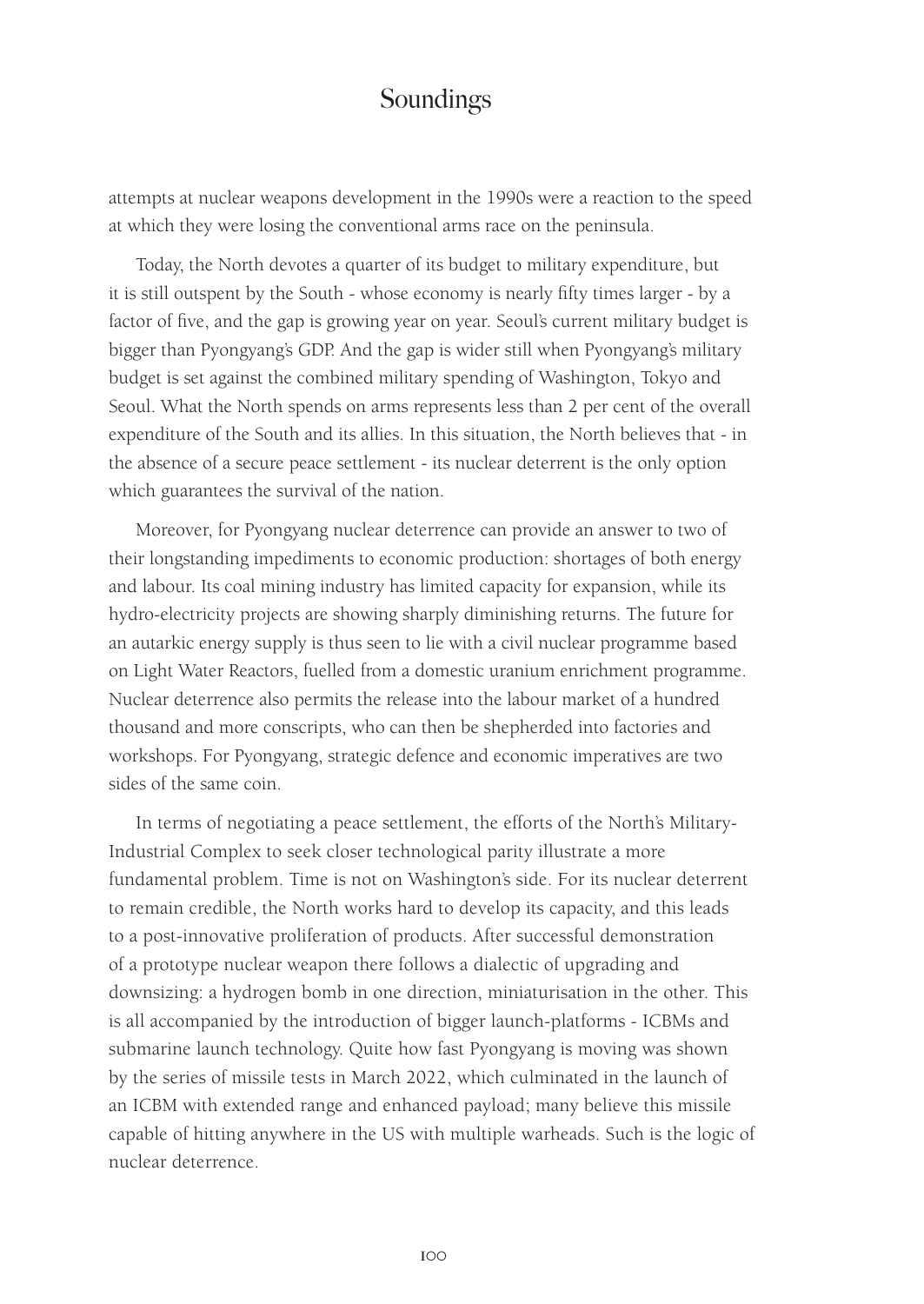Sooner or later, this progress in R&D requires demonstration. These tests in themselves are not intended as provocations aimed at the threatening triad of Washington, Seoul and Tokyo. They are the consequence of Kim's desire to maintain an increasingly 'credible' nuclear deterrent. This threatens to open the door to wider perilous proliferation, as South Korea, Japan and Taiwan think to follow the North's rash move. Perception is a crucial issue. The question is whether the current political mindset in Washington is willing and able to make the distinction between deliberate provocation, on the one hand, and *al fresco* testing driven by the perceived logic of the need for technological advance, on the other.

#### **Developments under Donald Trump**

Kim's New Year's Address in 2018 was all bombast and bravado, threats and ultimatums, as he proclaimed he was 'ready for immediate nuclear counterattack' and bragged about his capacity to 'strike anywhere in mainland US'.<sup>2</sup> Yet, this bellicose temper was overlooked: the focus of world media was on the part of his address in which he offered to re-open dialogue with Seoul, and subsequently on the diplomacy with South Korea and the US that followed. There was little institutional memory of the tone and timbre of 2018 when he came to make his 2019 Address a year later, but the contrast between the two speeches was black and white.

In 2019, Kim offered a paradigm shift when he declared that the mass production of ICBMs and nuclear weapons had been abandoned in favour of arms conversion as the 'munitions industry … produced a variety of farm machinery, construction equipment, cooperative products and consumer goods'.<sup>3</sup> This marked a tanks-into-tractors moment. The North also announced the cessation of sales of civil and military nuclear technology to third countries, including Syria, and the abandonment of its 'first use' doctrine: 'we declared at home and abroad that we would neither make and test nuclear weapons any longer nor use and proliferate them'. The sword of Damocles was sheaved in a bold gesture of peace.

This change of tone was an immediate consequence of the 2018 Singapore Summit with Donald Trump. (There is not space here to detail all the twists and turns of Trump's policy towards North Korea. The main concern is with understanding Kim's own shifts in response.) For Kim, the Summit had offered a shortcut: 'If the US responds to our proactive, prior efforts … I want to believe that our relations with the United States will bear good fruit this year'. But: 'if the United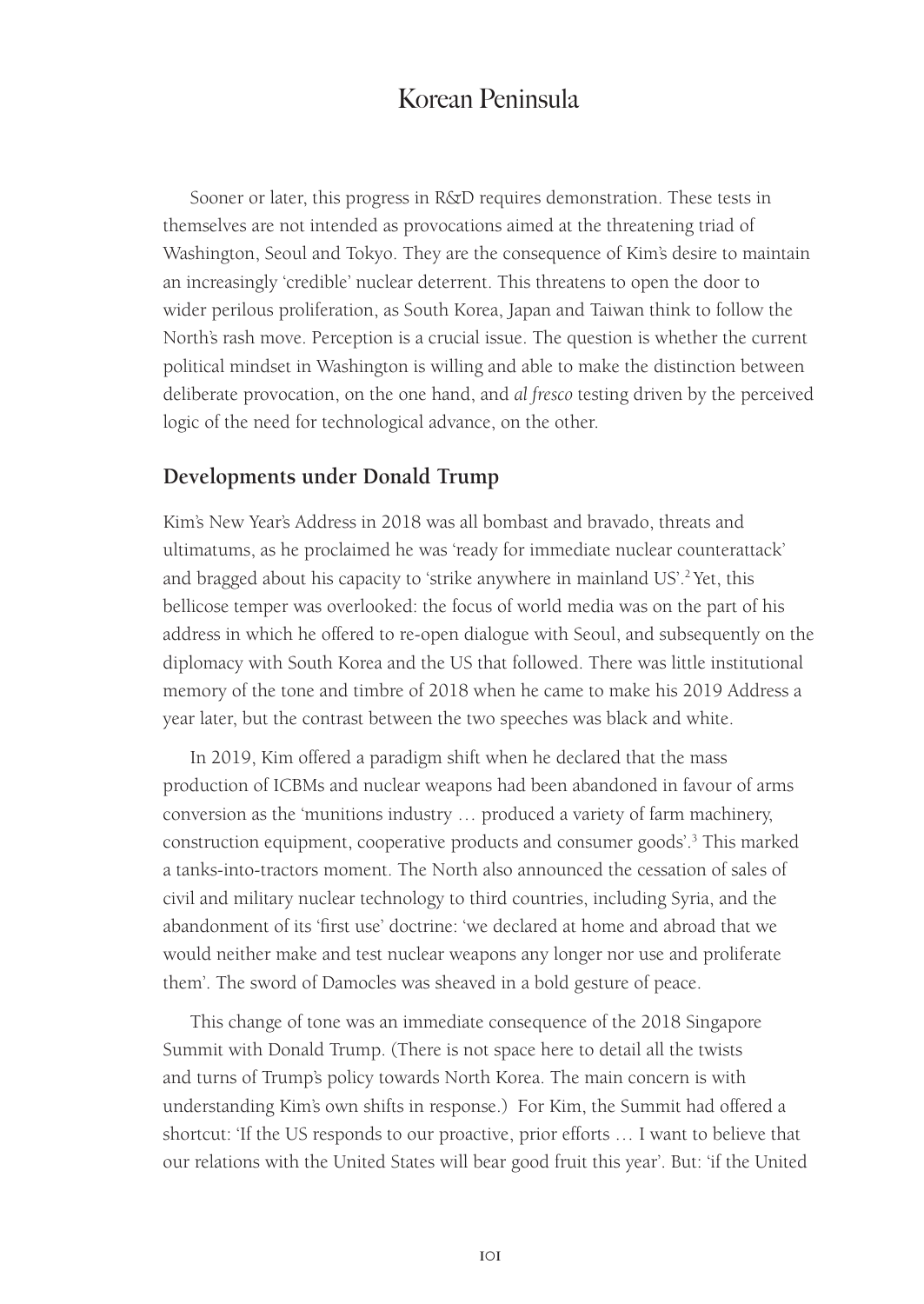States … persists in imposing sanctions and pressure … we may be compelled to find a new way for defending the sovereignty of the country'. What did Kim want? He was hoping for concessions in return: an end both to joint military exercises on the Peninsula and to US and Western arms sales to the South. He was looking for 'a peace mechanism in close contact with the signatories to the armistice agreement' by which he meant the US, China and the DPRK (the three countries that signed the 1953 armistice).

However, John Bolton became Trump's National Security Adviser in April 2018, and this led to a more confrontational stance towards the DPRK, as became evident in the collapse of the second Trump-Kim summit in Hanoi in February 2019. Just two weeks prior to summit, the US Special Representative for North Korea, Steve Biegun, had laid out expectations in a speech at Stanford University.<sup>4</sup> Pyongyang paid close attention and had duly rehearsed its response. But then, in what looked like a deliberate snub, the agenda was suddenly changed during the talks. Trump arbitrarily changed Washington's demands, not merely moving the goalposts but introducing an entirely new game. The US wanted more for less. The key issue was how the timetables and nature of sanctions withdrawal and denuclearisation would be linked. The US now demanded progress on complete denuclearisation before any sanctions would be lifted.

The months after Trump's walk-out from the summit confirmed the collapse of the peace process. By July, US and South Korean Joint Military Exercises were underway, with new strategic assets entering the arena in the form of 40 F-35A stealth fighters. Seoul's military budget - which had already doubled in the preceding decade - saw its biggest one-year surge. This further reconfirmed for Pyongyang that the North's nuclear deterrent - which it saw as the only way to short-circuit the long-lost arms race - was the answer, not the problem.<sup>5</sup> Denuclearisation was taken off the table.

Late in the Trump Administration, in February 2020, Deputy Special Representative on North Korea Alex Wong drew up a new 'Balanced Roadmap', sketching the President's vision at that point.<sup>6</sup> This was based on a Comprehensive Agreement, designed over time to transform the North and the Peninsula into a denuclearised and peaceful region, fostering economic, security and political cooperation, with more open sea lanes, more overflights, high quality infrastructure investment. In short, the country would be transformed by US Inward Investment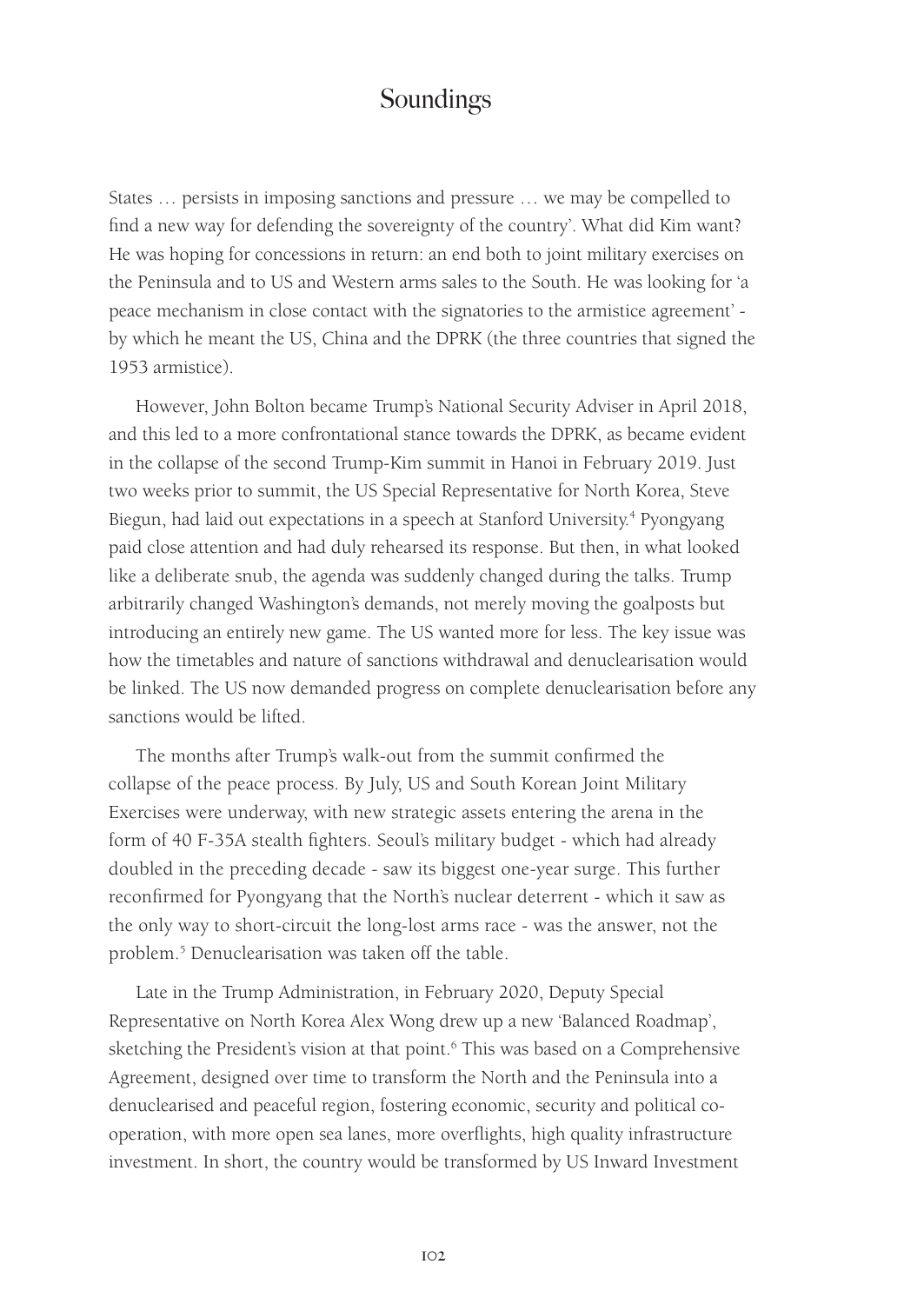into a new Asian Tiger of free-market capitalism.

However, the Administration had missed the boat. By now the roadmap was neither credible, desired, or deliverable. Although denuclearisation still represents the most fundamental misunderstanding between Washington and Pyongyang, the economy comes a close second. The US and the North have different conceptions of what economic reform means. Washington's approach represents an attempt to force its version of free-market capitalism on the North. But Kim has a different model in mind, which matches East Asian precepts - and this features neither McDonald's on Pyongyang's street corners, nor condos overlooking Majon beach. The economy for Pyongyang means market-Leninism, with small-scale private enterprise operating under the close watch of the Party. Kim wants - and needs - economic growth. But he wants growth to be controlled beneath the umbrellas of Party, ministries, and military. There is therefore a completely different perspective on what economic reform means.7

#### **Challenges facing the Biden Administration**

In 2021 the arrival in office of President Biden changed the situation. His interim national security strategic guidance focused on threat reduction rather than outright denuclearisation, indicating a recognition of the need for process rather than performance. This, if it is ever put into practice, shows a reach for realism, in its recognition that Complete and Verifiable Denuclearisation is, in the short-term, impossible. On the downside, Biden faced four new challenges: Seoul, Tokyo, Congress, and semantics.

Biden's first task was to repair the relations with Seoul that had been torn by Trump. One source of friction was the dispute over the bounty Seoul was to pay to keep US soldiers in the South for the following five years, and this was settled by the Special Measures Agreement (SMA), adopted in March 2021. Equally, the fact that for three consecutive years (2020 to 2022) - largely because of the Covid pandemic - Joint Military Exercises in the peninsula took the form of virtual computer simulations, rather than comprising the usual boots on the ground, did not hurt relations with Pyongyang.

At the Moon-Biden Summit in May 2021, the Singapore joint statement between Trump and Kim was brought back onto the table and the appointment of a new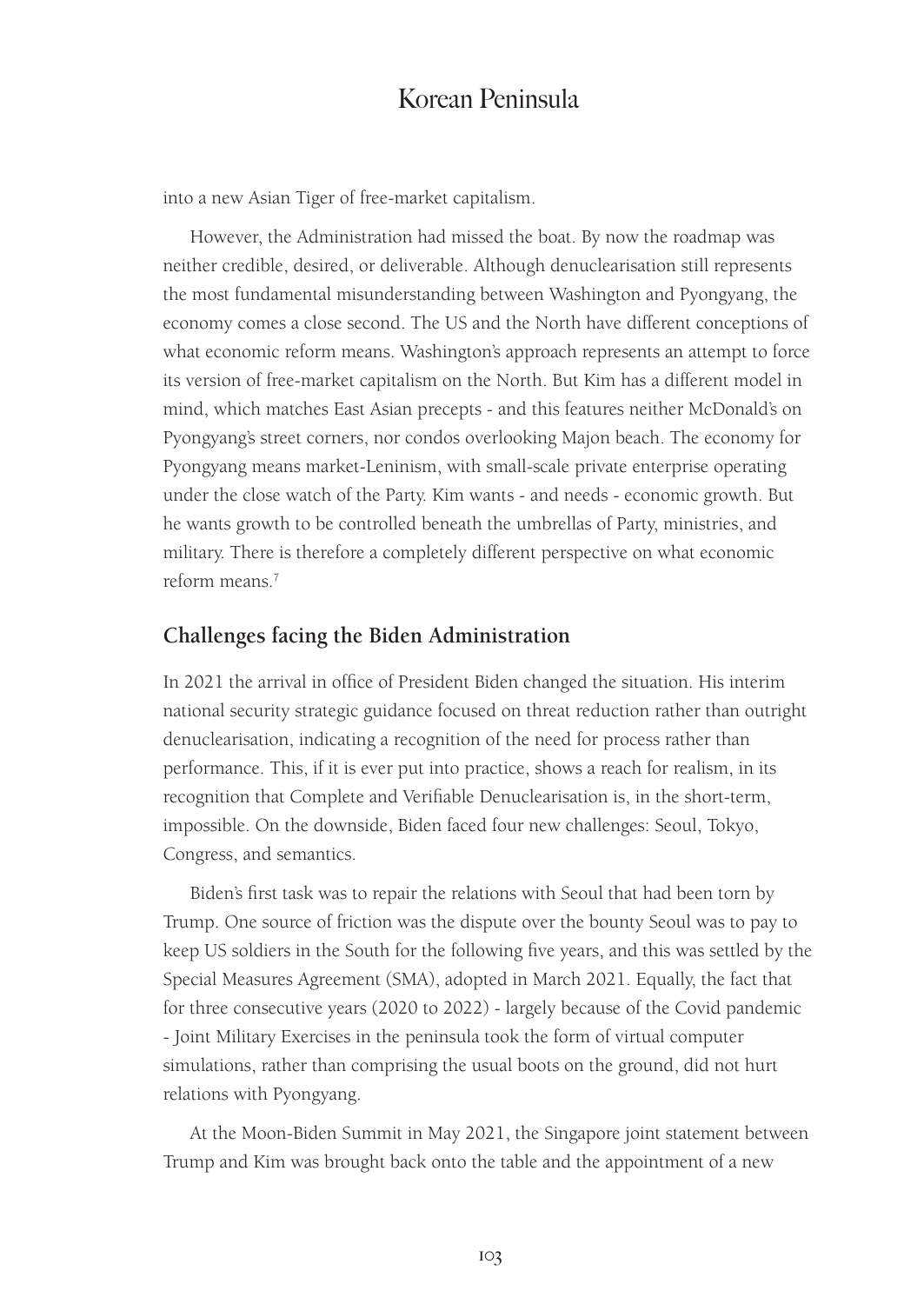Special Representative on North Korea, Sun Kim, was announced - although it should be noted that he already has a busy day job as US Ambassador to Indonesia.

More recently, in early March 2022, things were made further complicated by the election of the conservative South Korean President Yoon Suk-yeol (Yoon had won the People Power Party's primary as a political interloper, on a populist platform). Although the victory was narrow, and on domestic policy Yoon will be constrained by the opposition's substantial majority in the National Assembly, he will have a relatively free hand on North Korea. And his plan is to cleave close to Washington: his ambition is to join the Quad (the Quadrilateral Security Dialogue countries made up of the United States, Australia, India and Japan). In the campaign, Yoon spoke as a hawk, threatening pre-emptive attacks against the North and suggesting the re-deployment of US nuclear weapons to the South. If there are to be future nuclear tests on the Peninsula, it is just possible that some will be in the South. In the run-up to the election President Moon - unable to run again because of the South's one term limit - had been proposing an End of War Declaration, but Pyongyang waited to see the results before engaging. Such a declaration is off the agenda for now.

As regards Tokyo, the relationship has been dire for well over a decade. In addition to the historic antipathy of both Korean states towards Japanese colonial occupation before and during the second world war, there is a specific animus in the North over Japan's perceived role in sabotaging the earlier Chinese brokered Six Party Talks in Beijing (China, US, ROK, DPRK, Japan and Russia) because of its position on the abduction issue. (In 2002, Kim Jong Il admitted that the North had abducted thirteen Japanese citizens between 1977 and 1983, declaring that eight of them had since died but allowing the survivors to return to Japan. Under pressure from public opinion, Tokyo claimed that there had been at least seventeen abductees and possibly many hundreds of others: it stated that they were all alive and all had to be returned.)

Prime Minister Abe Shinzo (2006-7, 2012-20) made the issue of the abductees a centrepiece of his hard-line policy towards the DPRK, and Prime Minister Suga Yoshihide continued this policy during his short period in office (2020-21). This led to pressure on the US to adopt a similar stance. During his first visit to Tokyo, in March 2021, Biden's Secretary of State Antony Blinken was branded on the lapel with the blue ribbon of the abductee campaign. But Suga's early departure from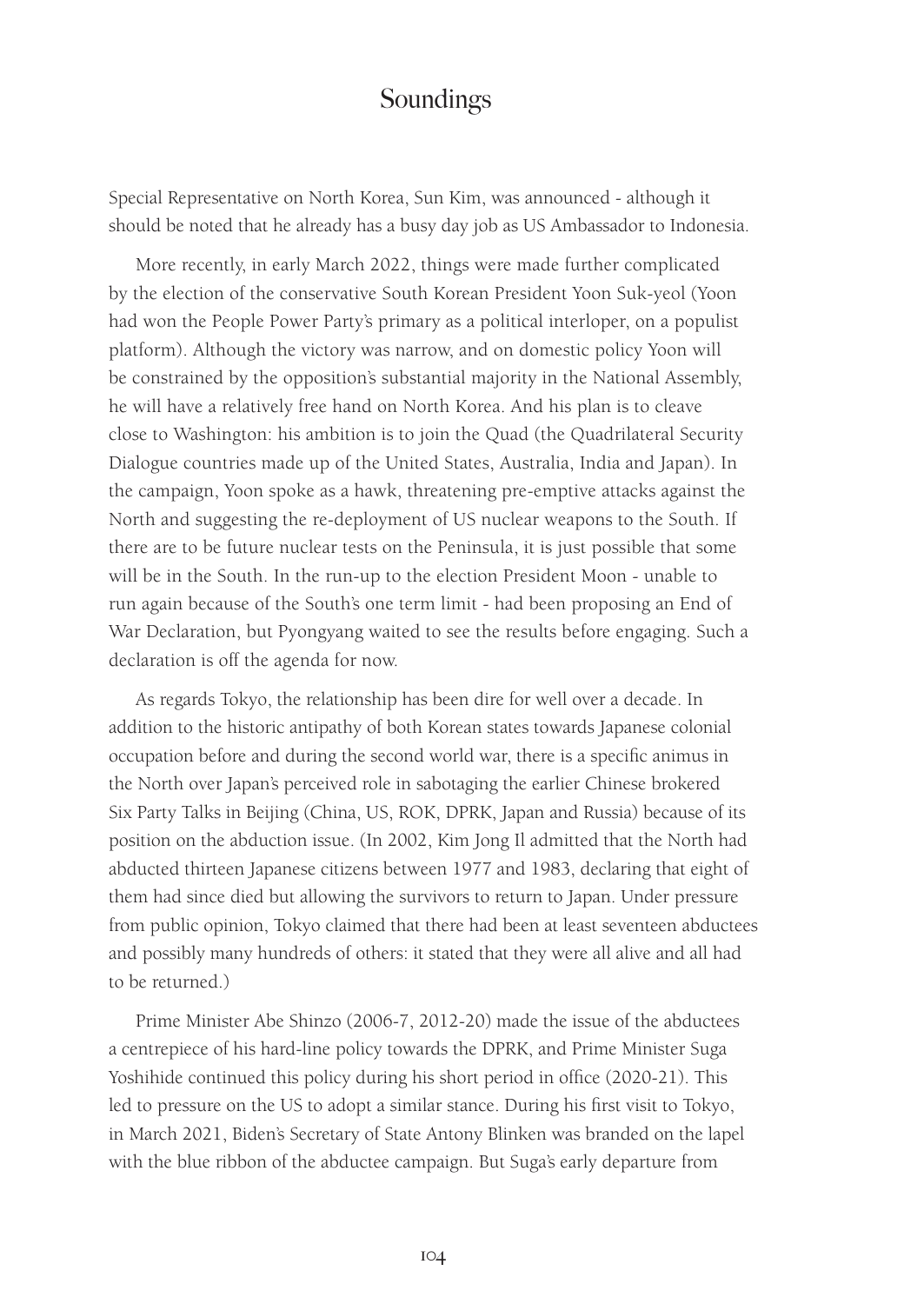office in autumn 2021 signalled the demise of the Abe dynasty, as Fumio Kishida took over as prime minister. Kishida is the last senior Japanese politician to have had experience of directly negotiating with the North Koreans: during his time as Foreign Minister he met with Kang Suk Ju, the International Secretary of the Workers Party of Korea, in Berlin in 2014. The fact that Beijing has recently started to raise again the prospect of regional talks suggests that Pyongyang has - for the moment at least - lifted its veto on Japanese participation, presumably in the hope of a possible new line from Tokyo.

The third challenge for Biden is Congress. Biden wants to involve Congress in his policy, but there is little, if any, support for meaningful engagement on either side of the aisle. During the Trump presidency, the Democrats were hostile to Trump's 'grandstanding' while the Republicans tolerated it with woeful countenance. The new Administration lets the latter off the leash, and they will not accept from Biden what they once condoned with Trump. Nor is there the slightest prospect of sanctions relief being approved by Congress. The North Korea Sanctions and Policy Enhancement Act (2016), which passed the House of Representatives 418-2 and the Senate 96-0, and was signed into law by President Obama, includes a Section (4012) forbidding the lifting of US sanctions until all political prisoners have been released, censorship ended, and a free and open society created.<sup>8</sup> Section 401 of the Act blocks the President from suspending sanctions for twelve months unless the Japanese abductees have been accounted for and repatriated and there has been a verified transformation of the prison camps.

The fourth problem for Biden has resulted from the attempts of his administration to distance itself from Trump. Difficulties have been created by its abandonment of the language of 'work towards the complete denuclearisation of the Korean Peninsula', and adoption instead of reference to the 'denuclearisation of North Korea'. This is at best tactless and at worst retrogressive. For Washington this may be lexical semantics, but for Pyongyang it is the very crux of the issue. The North believes that the final surrender of its military nuclear programme will come at the close of any peace settlement. But it wants to retain its civil nuclear capacities. Biden's new on-off phraseology calls this into question. On this issue the Administration seems more unaware than unconcerned. The situation was made worse when Washington suggested additional demands, for the removal and destruction of all Weapons of Mass Destruction and ballistic missiles.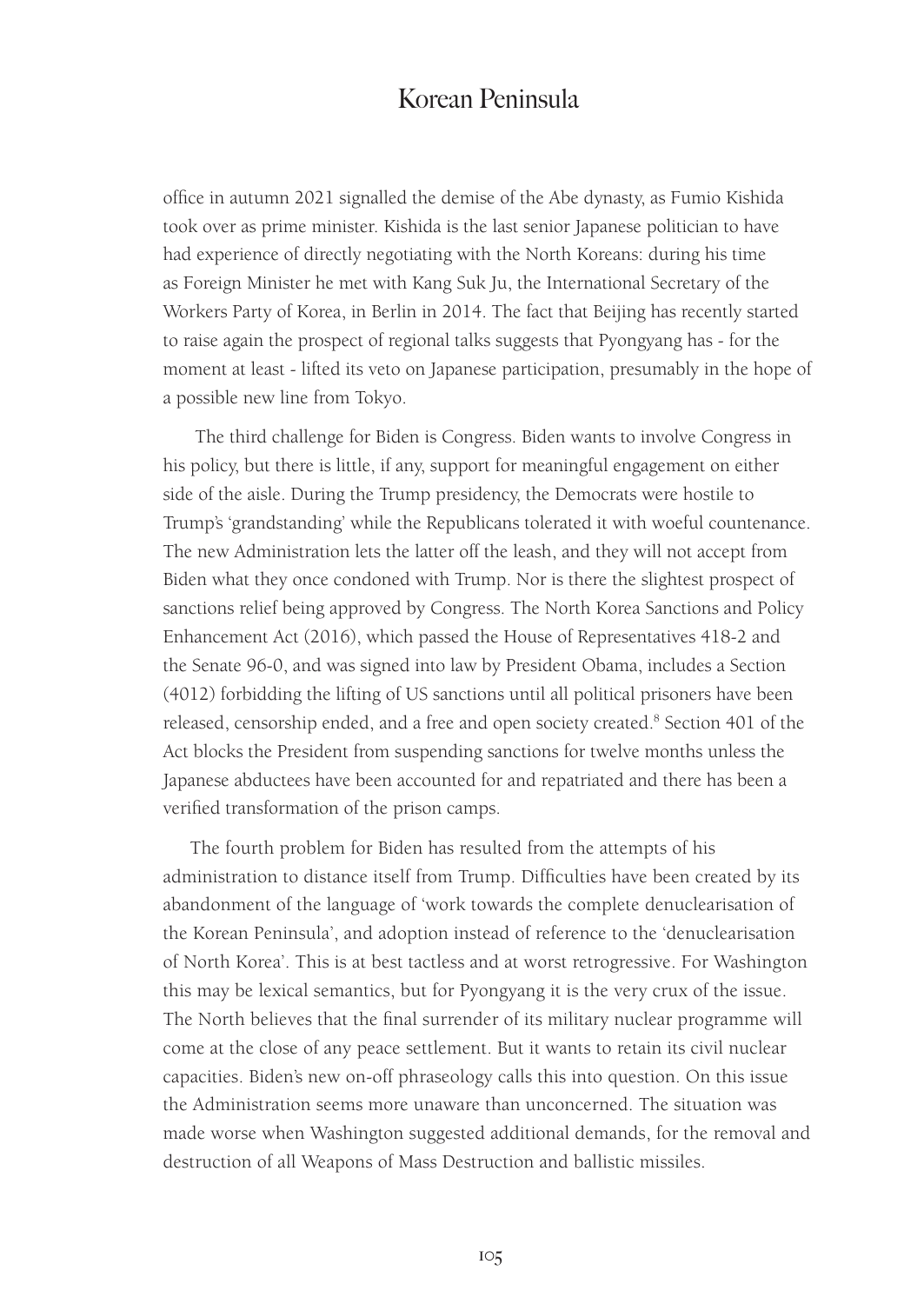#### **From armistice to peace: a multilateral performance**

To recover the situation, the two main protagonists must talk. As the US is the more powerful of the two, the first move lies with Washington. In 2002, President George W. Bush tore up the Agreed Framework of 1994, the most significant peace process to have been agreed between the US and North Korea since 1953. Since then, not only has it been incumbent upon the US to restart the process, but Pyongyang has also made it clear that future security guarantees will need to be based on more than a simple letter signed by a sitting US President.

The problem of policy reversals by successive US presidents - and the consequent need for any agreement to have a political mortsafe of multilateral guarantees - is clearly illustrated by Trump's action with respect to the Joint Comprehensive Plan of Action (JCPOA) agreement on denuclearisation agreed between Iran and what became known as P5+2 (the five permanent members of the United Nations Security Council plus the European Union and Germany). Trump arbitrarily disavowed this deal, which had been agreed in good faith by his predecessor, and the agreement was then (though with some difficulty) kept alive by the remaining parties. The same kind of multilateral guarantee will need to be reflected in the institutional anatomy of any deal on the Peninsula. However arrived at, the negotiated outcome will need to go up to a UNSC+ to be endorsed and guaranteed, if Pyongyang is ever to have the confidence to trade away its deterrent. The 'Plus' would not be the same for Korea as it was for Iran. For example, it would need to include South Korea for security and economic reasons: it will have no choice but to do the bulk of the heavy financial lifting; while the EU will be needed as a donor.<sup>9</sup>

Pyongyang was interested in the political architecture of the Iran Nuclear Deal because the multilateral endorsement gave it a robustness and resilience entirely missing from the 1994 Agreed Framework; and its timetable on sanctions and denuclearisation was also a potential model. The renegotiations with Iran are all but over and include a roadmap with detailed sequential steps that would roll back sanctions that freeze Iranian assets in foreign banks and limit oil exports, as Iran complies with strict limits and inspections of its nuclear programme.

After the Russian invasion of Ukraine in February 2022 there was a danger of talks collapsing, but, slightly surprisingly, Russian Foreign Minister Sergei Lavrov signed off on the deal in early April. At the time of writing, Tehran is saying that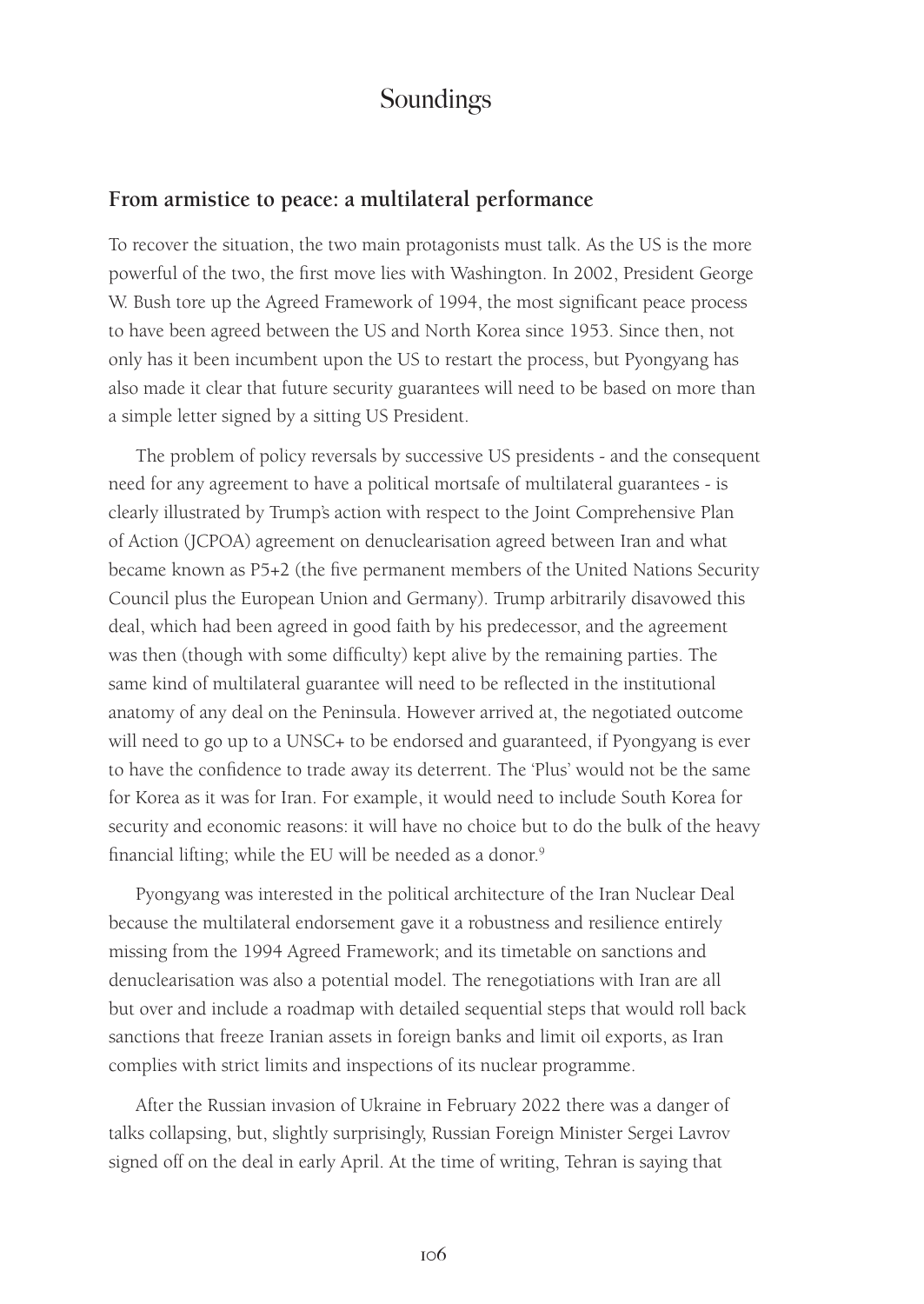it is just waiting for the EU senior negotiator to confirm US agreement on the last outstanding points. While everyone waits for Washington, the White House is under enormous pressure from the Israeli lobby to renege and make fresh demands on Iran to kill the bill. The US Treasury - as previously with North Korea - is doing its best to sabotage the operation with fresh sanctions at the end of March against Iranian companies and individuals associated with Tehran's ballistic missile programme.

From Pyongyang's perspective, the final outcome of Biden's negotiations will determine whether or not Trump was aberration. Is the prospect of random revision to rest with the vagaries of American presidential elections or is there a sufficient institutional memory of past negotiations, to which there can be a return?

There are of course differences between prospective agreements with Iran and North Korea. Iran is giving up process development, while for the North it is a question of product placement. The DPRK needs resources but has viable nuclear weapons and new ICBMs, while Iran is seeking to spend its own money and continue a civil nuclear programme. In fact, Tehran's missile programme was bought off the shelf from Pyongyang.

Yet an agreement on Iran, though reassuring to Pyongyang, will exacerbate Republican angst. It is very likely that, after the mid-term elections at the end of 2022, and long before any deal on the Peninsula can be delivered, the Republicans will be back in control of the House of Representatives and probably the Senate. Having chosen to pursue a Republican marriage, Biden will then come under pressure to demand of Pyongyang the undeliverable.

#### **Sanctions mitigation and 'compensations'**

Any settlement will only be possible with the phased end of the 'full spectrum' UN economic sanctions. A limited level of smart sanctions against individuals over human rights abuses could be contained. Two tiers of 'compensation' will be sought by the North. First, the North will seek payment for the costs of the artefacts and institutions surrendered; and, second, it will seek financial compensation for the material, political and psychological costs of the long-term US 'hostile policy' towards its people.

Compensation for monies spent and reparations for opportunities lost will require handling via a new international institution which will carry the colours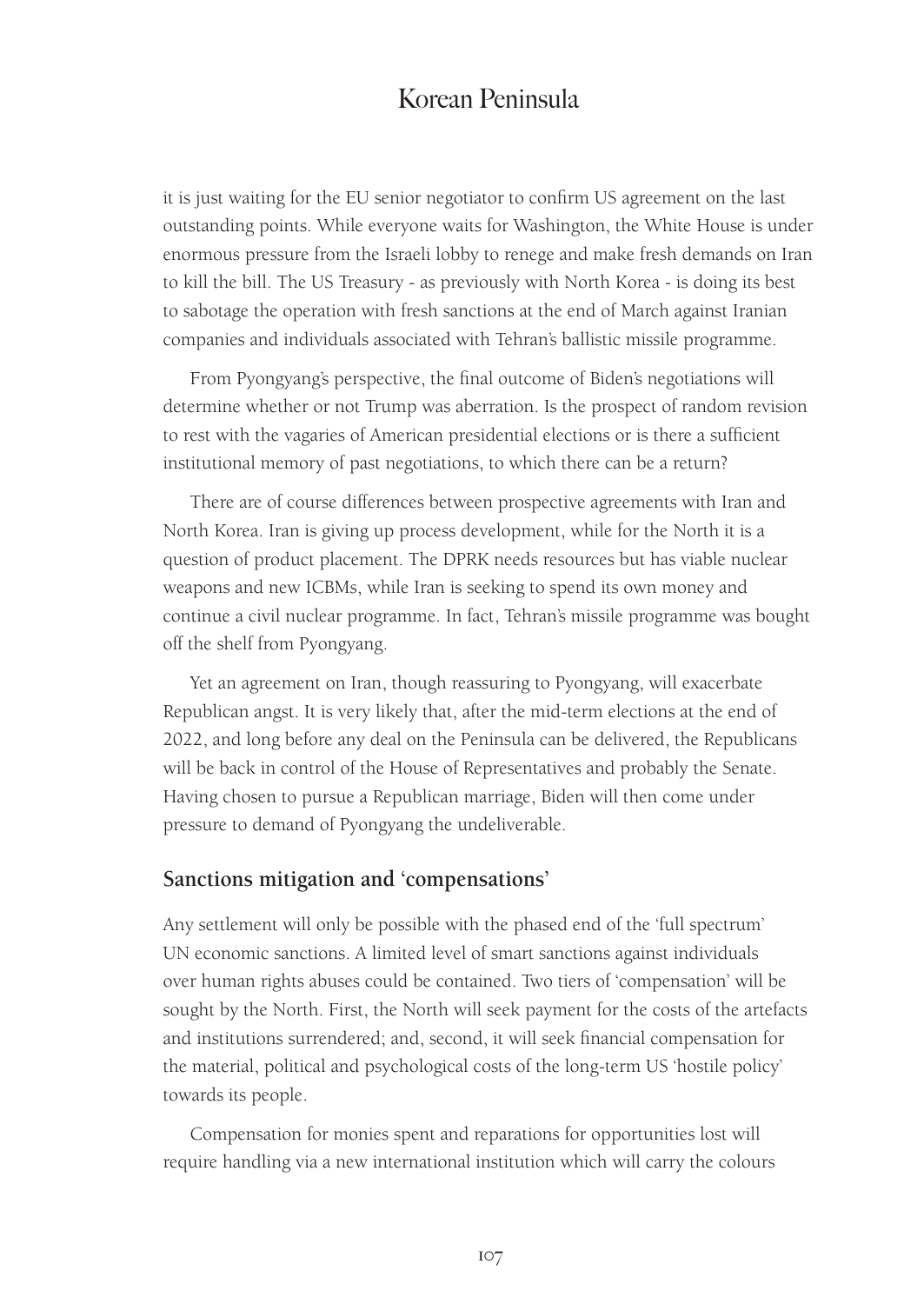of the Korean Peninsula Energy Development Organization (KEDO), which was born of the Agreed Framework. Allowing for Pyongyang's nuclear progress, and the equivalent in today's money of the \$4.5 billion promised by KEDO more than a quarter of a century ago, the bill this time will be around \$15-20 billion. As I indicated above, this money will not be coming from Washington. Even though Seoul is expected, and expects, to cover up to 70 per cent of the bill, additional paying partners will be needed.

It seems that Washington blithely assumes that Tokyo will be willing to fill most of the shortfall, through agreeing a reparation payment broadly equivalent to the sums paid to the South in the 1960s, as recompense for Japan's colonial and wartime record in the peninsula. The EU could then chip in to bridge the financial gap. The maths fit, with Tokyo owing \$3-4 billion, but the politics may well not. Japanese premier Kishida will need to be bold to face down his own domestic public opinion, while hostility to North Korea has been heavily stoked by his predecessors.

America's honeyed words have flattered France - and the UK - into offering to pay in order to be seen as active agents in the dismantling of Pyongyang's nuclear weapons, while the EU is seen as a serial soft touch. After Seoul and Tokyo, Brussels was the third largest funder of the Agreed Framework. Europe would undoubtedly contribute again, but not necessarily on the same basis. Last time the EU had no voice in the negotiations and yet still got landed with the bill. The European Parliament will not be short-changed twice.

In theory, the payers' contributions will be more or less matched with construction and infrastructure contracts, but Washington will make sure it receives a hefty cut of such bounty. One current suggestion is that the North could benefit from hosting the route for a South Korean rail by-pass to Eurasia, but Pyongyang is more likely to want rent for its construction and use rather than seeing it as part of the peace deal. Beijing might also chip in with a short branch of its Belt and Road Initiative to provide Northeast China with ready access to Rason, the country's ice-free and Northern passage port. Until recently, Moscow was likely to take the opportunity to serve its own interests in developing Russia's far east as part of any deal: Russian pipelines from orphan gas reserves across the North, running to Seoul and on to Japan, would allow Pyongyang to bleed off a welcome share. However, Russia's role in any future negotiations, let alone any deal, is moot.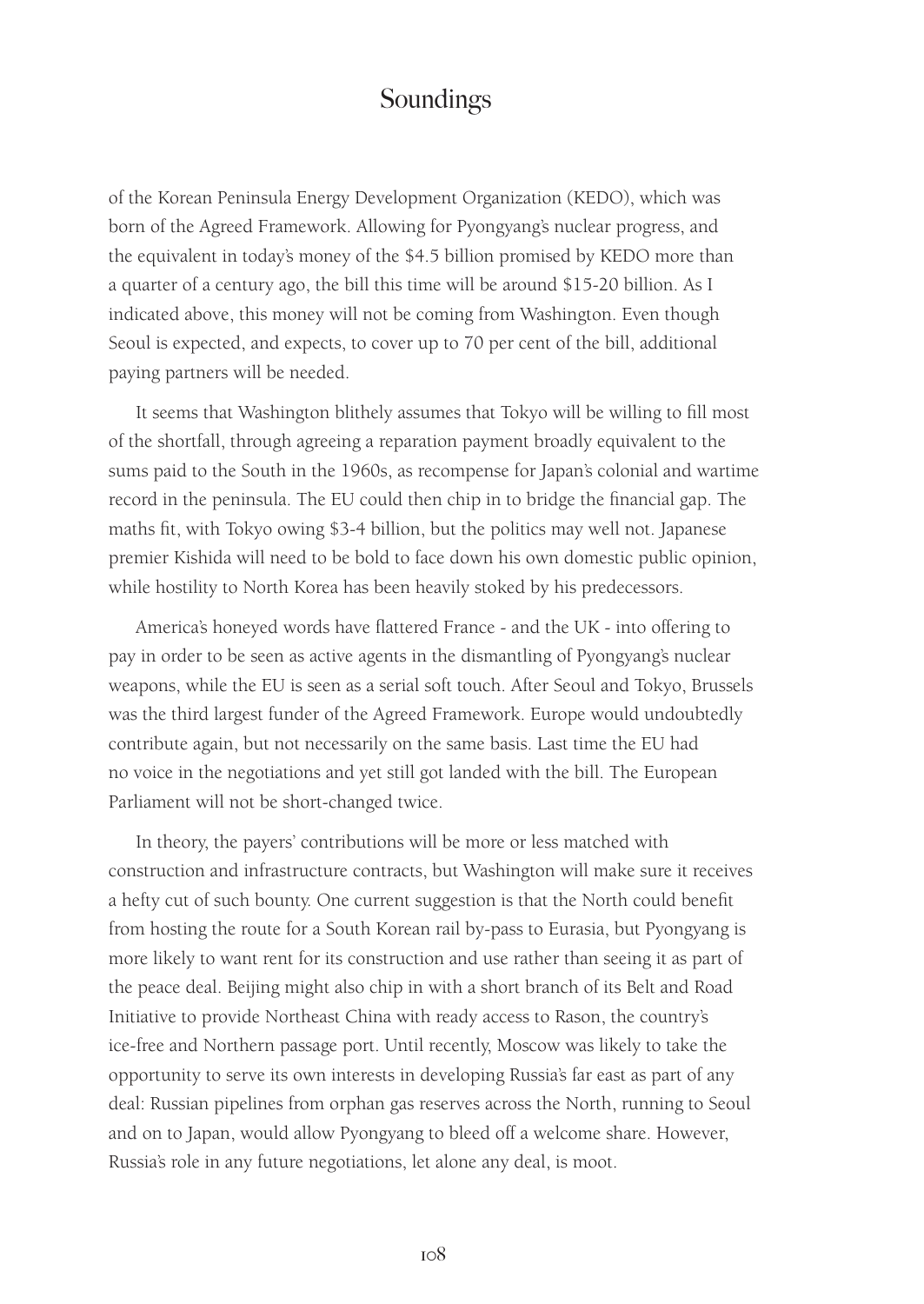#### **Solutions?**

The history of peace negotiations in the peninsula is replete with initial success and subsequent failure. There is, nonetheless, a narrow path that can still be walked to deliver a durable and lasting peace, provided there is the acknowledgement that it will necessarily require an intricately timetabled and phased denuclearisation partnered with sanctions mitigation, economic underpinning and a changed security environment. Although the foundations for this will be built by the US and the DPRK, the superstructure, delivery and guarantees, will have to be multilateral. This will provide Pyongyang's security umbrella while also being acceptable to Washington as the necessary price of peace. Any such agreement is likely to include elements from both the Agreed Framework of 1994 and the JCPOA deal with Iran.

The deal would need to deliver early wins for both sides. The first step in the long process that would follow would be the cessation by North Korea of further production of nuclear weapons material in the form of plutonium or highly enriched uranium. The complexities of any deal will be enormous, and negotiating it will take many months, while its implementation will stretch over a decade and more. The current opportunity cannot be spurned, however, given that Pyongyang is at the point of no-return, and Seoul, Tokyo and Taipei are all threatening to become nuclear-weapons states in their own right.

In spite of the difficulties outlined above, an End of War Declaration remains a good starting point, as discussed at the beginning of this article. Going from armistice to Peace Treaty is a lawyer's dream but it is a political nightmare. Peace requires the elimination of the lawyers in favour of realpolitik. Yet a dialogue can only work if both sides agree on what they are talking about and what they want to achieve. Failure in this regard has been one of the main obstacles in the past, as the two sides have talked past each other. Both Washington and Pyongyang need now to confront their mutual misconceptions. This will take courage. All peace processes which work do so because both sides remember it is necessary to tolerate the intolerable, accept the unacceptable, and forgive the unforgivable. The Korean case will be no different.

**Glyn Ford** was a Labour Member of the European Parliament (1984-2009), where one focus was foreign affairs and trade in NE Asia. He visited North Korea for the first time in 1997 and was subsequently a member of the European Parliament's